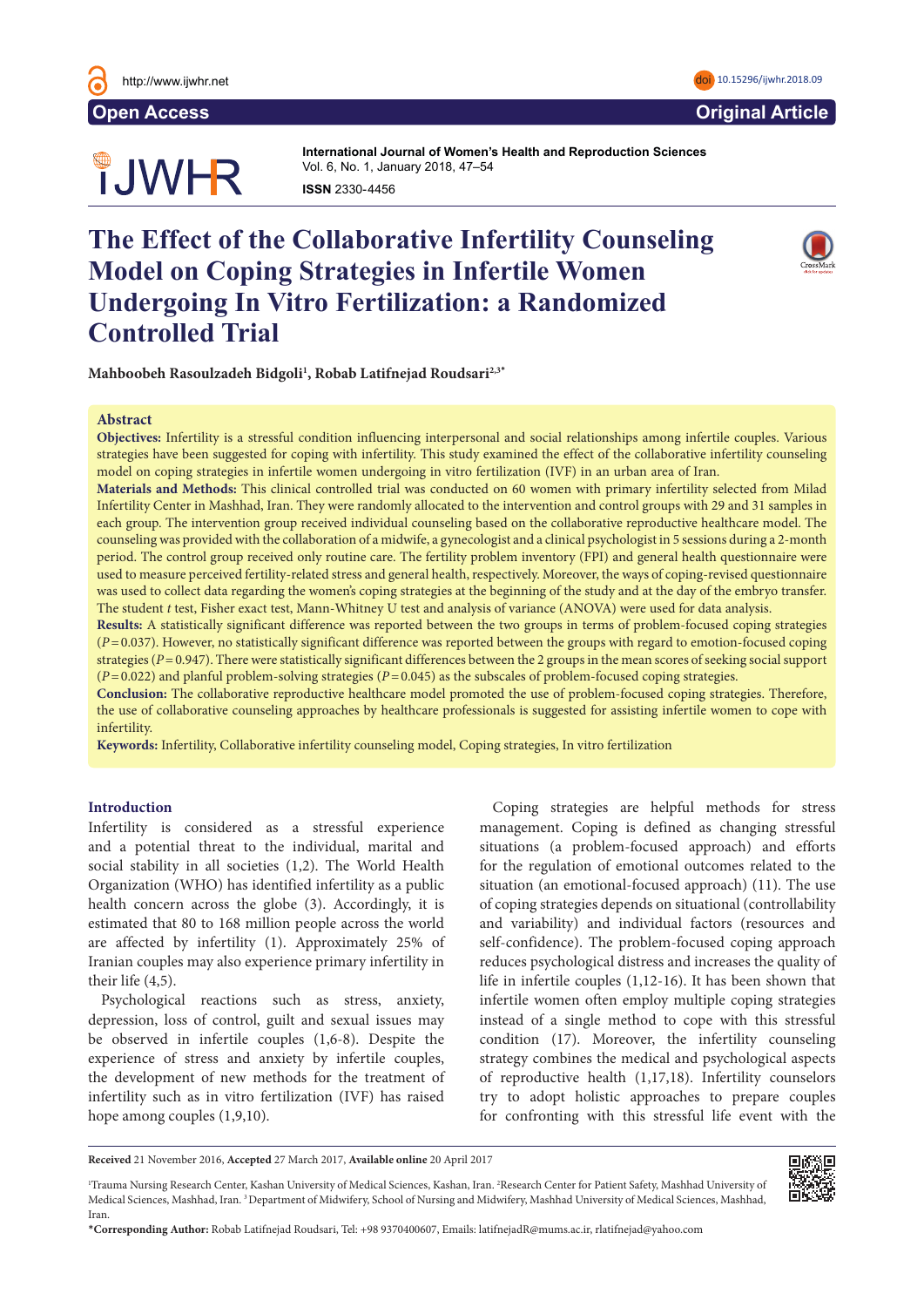consideration of the couples' socio-cultural concerns (19). Furthermore, a multidisciplinary team consisting of doctors, midwives, nurses, psychologists and counsellors, fertility clinic managers, and chaplains provides psychosocial support to infertile women (20). Therefore, Covington and Hammer Burns introduced a theoretical framework known as the collaborative reproductive healthcare model based on the bio-psychosocial model. In this model, all physiological, psychological, personal and social aspects of infertile individuals are taken into consideration. In the collaborative reproductive healthcare model, physicians, psychiatrists, midwives and gynecologists develop a healthcare team, which accompanies infertile couples from the beginning of the treatment process to its end (1,21). Latifnejad Roudsari et al reported that the collaborative counseling model decreased the infertile women's perceived infertilityrelated stress. Therefore, it was suggested as a useful strategy for stress management in infertile women undergoing IVF (20).

There were a limited number of studies and controversial findings about the effects of the collaborative infertility counseling model on the application of coping strategies in infertile women. Therefore, this study was conducted to investigate the effect of the collaborative infertility counseling model on coping strategies in infertile women undergoing IVF in an urban area of Iran.

#### **Materials and Methods**

#### Design and Participants

This clinical controlled trial [\(http://irct.ir,](http://irct.ir/) identifier [IRCT201110267915N1\)](http://en.search.irct.ir/view/7630) was conducted on 60 women aged 20 to 45 years with primary infertility selected from an infertility research center. The study setting was a public referral infertility research and treatment center affiliated with Mashhad University of Medical Sciences, Khorasan province, Iran. This referral center admitted clients from other eastern provinces of Iran.

#### Sampling

The samples were recruited using random allocation method. The inclusion criteria were as follows: having Iranian nationality; being literate and speaking in Farsi; not having received the oocyte donation; not being a gestational surrogate; having no history of somatic or psychiatric problems; having no smoking habits and having achieved the score of <28 from the general health questionnaire (GHQ-28). The exclusion criteria were a lack of response to the treatment; leaving the treatment for any reason and the experience of severe family conflicts or psychologically traumatic events.

Those women who met the above-mentioned inclusion criteria were randomly allocated into the intervention and control groups through tossing coins.

A pilot study was conducted to determine the sample size. Therefore, data was collected from the first ten

women in each group and analyzed. Accordingly, given the 0.95 CI and power of 0.80, the sample size was determined 28 patients in each intervention and control groups. However, to compensate for probable attritions 40 women in each group were recruited. Therefore, 115 women were evaluated with regard to being eligible for participation in this study. Accordingly, 32 women were excluded based on the inclusion criteria and 5 others declined to participate in this study. Lastly, 29 and 31 women were randomly allocated into the intervention and control groups, respectively (Figure 1).

#### Measurements

The self-administered questionnaire used for data collection in this study included the demographic data form with questions about individual and family characteristics, infertility-related and psychological data on counseling sessions and relaxation techniques. In addition, coping strategies were evaluated using the ways of coping-revised (WOC-R) questionnaire. The fertility problem inventory (FPI) and GHQ-28 were also used for data collection regarding perceived fertility-related stress and general health, respectively (22)

The WOC-R questionnaire consisted of 50 items and 8 subscales, which were graded by a 4-point Likert scale. The items were rated on a 4-point response scale  $(0 =$ no use to  $3 =$  many uses). This WOC-R questionnaire was divided into problem-focused and emotion-focused coping strategies. The problem-focused coping strategy was consisted of 4 subscales including accepting the responsibility, seeking social support, planful problem solving and positive reappraisal. The emotional-focused coping strategy included 4 subscales such as confrontive coping, escape/avoidance, self-controlling and distancing. The minimum and maximum scores for the problemfocused and emotional-focused coping were 0-69 and 0-81, respectively (23). The face and content validity of the WOC-R, FPI and GHQ-28 were assessed through seeking the opinions of experts in the field of obstetrics, gynecology and infertility. The reliability of the abovementioned questionnaires was also sought through the measurement of internal consistency using Cronbach α coefficients that were 0.8, 0.91 and 0.92, respectively.

#### Procedure

The researchers identified the subjects with the inclusion criteria at initial stage of the IVF procedure (basic sonography on second and third days of menstrual cycle) in Montaserieh clinic. All of the subjects have completed the study instruments at the beginning of the study. Then, all of them completed the WOC again at the end of the study (i.e. after 8-9 weeks). During the study, the control group received routine care. However, in addition to the routine care, the intervention group received 5 sessions of individual counseling program regarding the nature of infertility, its causes and treatments, proper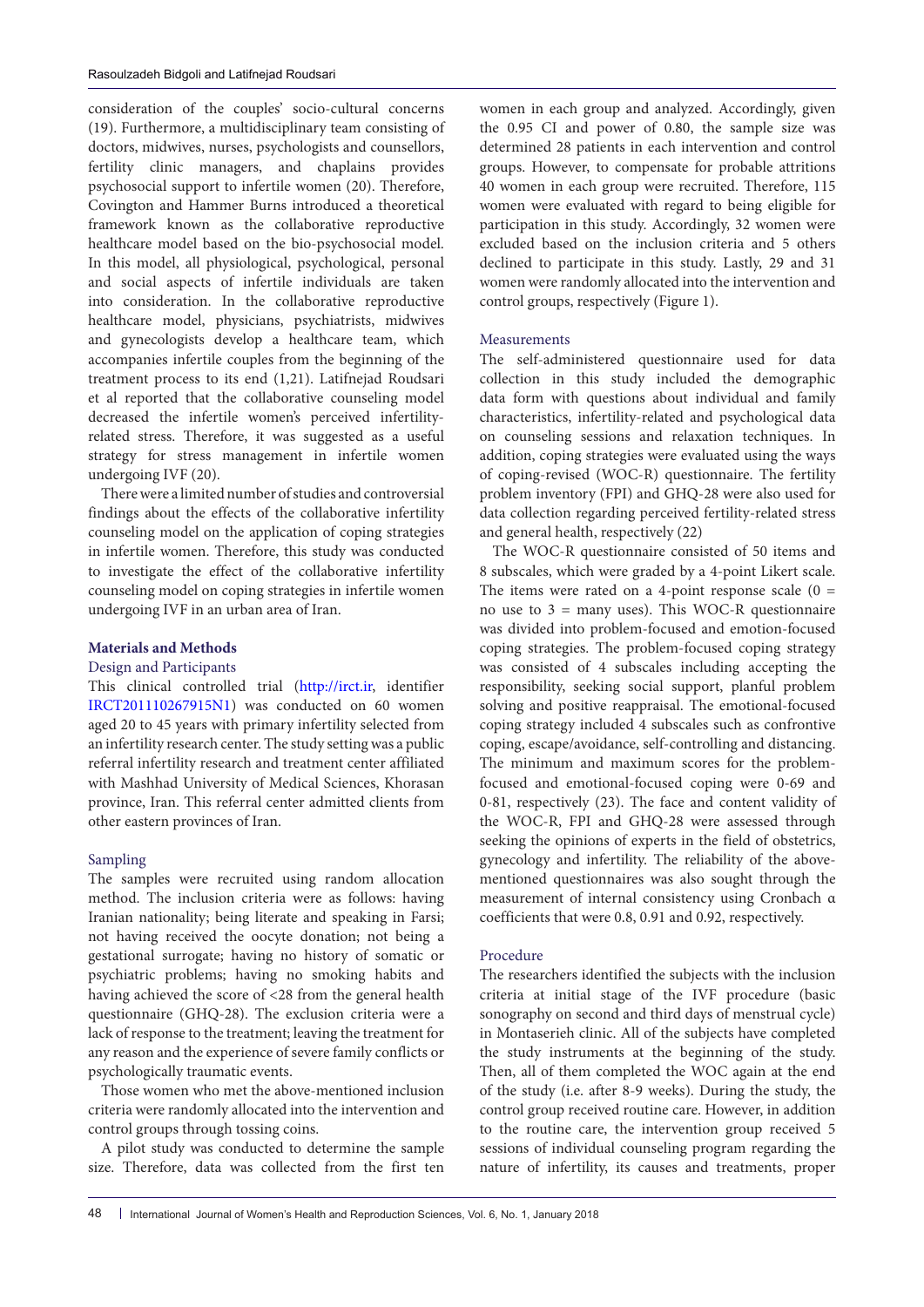

**Figure 1.** Consort Flow Diagram of the Study.

communication, problem-focused coping strategies and stress management techniques (i.e. the Jacobson relaxation technique to be practiced at least 5 times a week). The counseling program was conducted in the presence of a midwife (the first author), a gynecologist and a clinical psychologist. Each session lasted for 45 to 60 minutes, and was held during IVF treatment cycle that lasted between 8 to 9 weeks. Every session consisted of a combination of a short speech, question and answering, and role playing. At the end of the first session, an audio CD, an educational pamphlet about the relaxation techniques, and a checklist to record the frequency of relaxation techniques at home were given to each subject. The content validity of the educational pamphlet and the audio CD was confirmed by the faculty members in Mashhad University of medical sciences. The structure of the collaborative counseling sessions is presented in Table 1.

Between the sessions, the main researcher remained in contact with the subjects to remind them of the meetings and coordinate the sessions. The subjects were asked to inform the researcher in case any problems occurred. Finally, a post-test was performed at the end of the fifth session and after embryo transfer procedure, using the WOC questionnaire.

#### Data Analysis

Descriptive and inferential tests were used for data analysis via the SPSS version 11.0 software (SPSS, Inc. Chicago, Illinois, and USA). The Kolmogorov-Smirnov test was used to assess the normal distribution of data for quantitative variables. The student *t* test, Fisher exact test and Mann-Whitney U test were also used to cheek the homogeneity of the two groups in terms of demographic and basic variables. The differences between the groups were analyzed using the independent *t* test and paired *t* test. Moreover, the analysis of variance (ANOVA) test was applied to evaluate the effect of confounding variables. *P* value ≤0.05 was considered statistically significant.

#### **Results**

We found that the 2 groups had no statistically significant differences in terms of demographic characteristics such as age  $(P=0.085)$ , the educational status  $(P=0.056)$ , partner's education (*P*=0.256), occupational status  $(P=0.204)$ , place of residence  $(P=0.203)$ , duration of marriage ( $P=0.457$ ) and family composition ( $P=1.00$ ). Table 1 shows the infertility-related and psychological data of the women participated in this study.

At the beginning of the study, no statistically significant difference was found between the two groups in terms of the problem-focused coping strategies (*P*=0.096). However, after the procedure, a statistically significant difference was found between the two groups in the mean scores of the problem-focused coping strategies (*P*=0.037) (Table 2). According to Table 2, after the intervention, no statistically significant difference was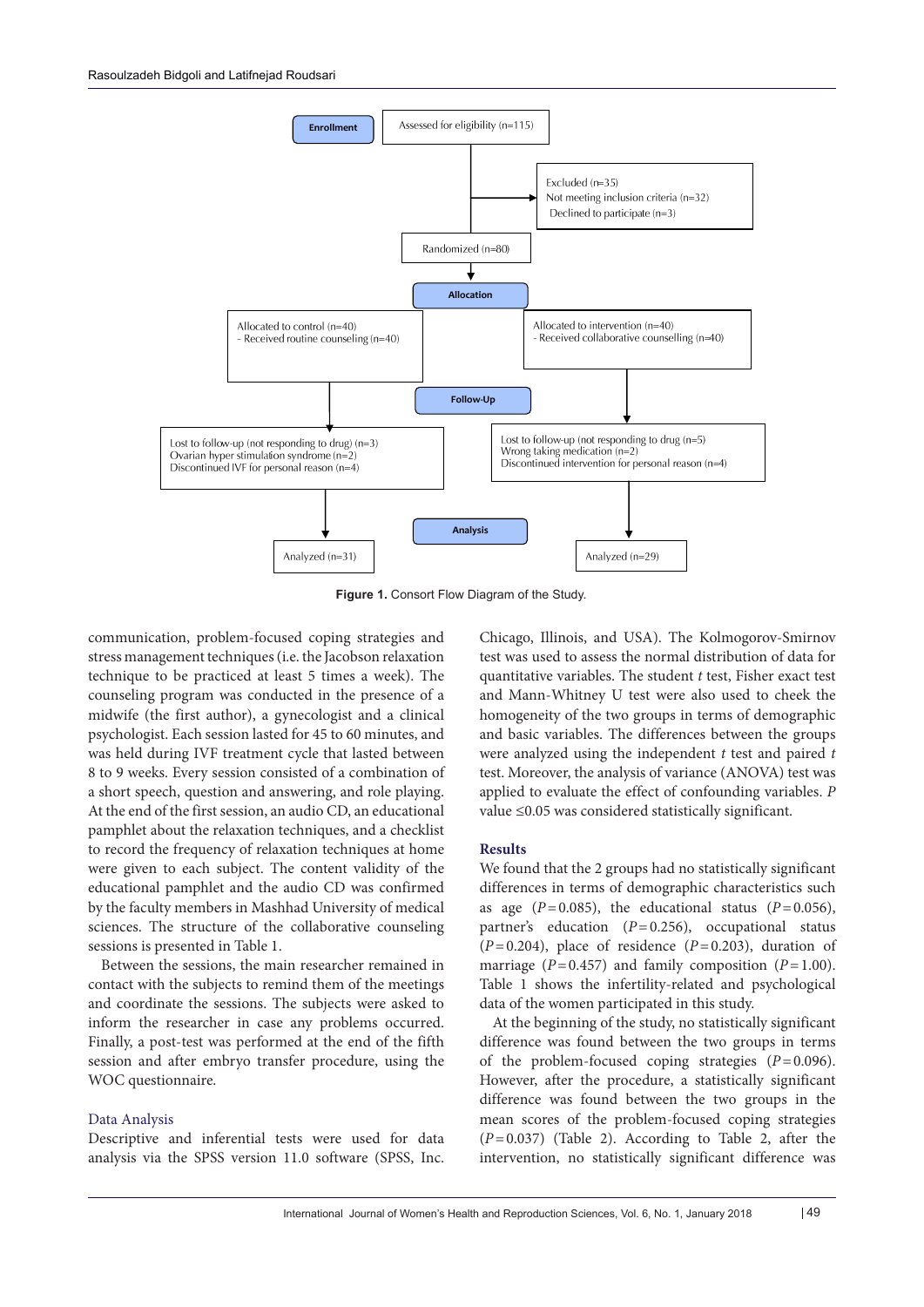| Purpose                                                                                                                                                       | The Time and the Facilitator                                                                                                               | Content                                                                                                                                                                                                                                                                                                                                                                                                                                                                                                                                                                 |
|---------------------------------------------------------------------------------------------------------------------------------------------------------------|--------------------------------------------------------------------------------------------------------------------------------------------|-------------------------------------------------------------------------------------------------------------------------------------------------------------------------------------------------------------------------------------------------------------------------------------------------------------------------------------------------------------------------------------------------------------------------------------------------------------------------------------------------------------------------------------------------------------------------|
| Providing information about<br>infertility, identifying the<br>irrational beliefs about<br>infertility. Presenting the<br>Jacobson relaxation technique       | Conducted by a midwife, on<br>days 2 and 3 of the first cycle.                                                                             | Greeting, introducing the session's facilitator and the patient to each other,<br>correcting the false beliefs and encouraging the subjects to talk about<br>their feelings and concerns about infertility and its treatment, presenting<br>the Jacobson relaxation technique and its effects on improvement of the<br>treatment outcomes; practicing the Jacobson relaxation technique, giving<br>the subjects an audio CD and an educational pamphlet about the relaxation<br>techniques and a checklist to record the frequency of relaxation techniques<br>at home. |
| Psychological counseling.                                                                                                                                     | Conducted by a psychologist<br>and a midwife, around days<br>19-20 of the first cycle after<br>performing sonography.                      | Greeting, introducing the session's facilitator and the patient to each<br>other, reviewing the content of the previous session and the way of doing<br>exercises at home; the psychologist encouraged the subjects to talk about<br>her interactions with their spouse, family and community, and also about<br>their thoughts and feelings about infertility, counseling and discussions were<br>conducted on the list of the subjects irrational beliefs and negative thoughts<br>and beliefs in marital life.                                                       |
| Counseling about coping<br>strategies in stressful<br>situations.                                                                                             | Conducted by a psychologist<br>and midwife, on the second<br>day of the next cycle<br>(approximately 10 days after<br>the second session). | Reviewing the content of the previous session and the way the subjects<br>practiced them; the psychologist helped women to find an effective support<br>system and offered them effective coping strategies in relation to their<br>infertility -related issues.                                                                                                                                                                                                                                                                                                        |
| Reviewing the problem-based<br>coping strategies in relation<br>to infertility, and the efficient<br>communicative skills and stress<br>reduction techniques. | Conducted by a midwife, on<br>days 6-8 of the second cycle<br>(approximately one week<br>after the third session).                         | Greeting, receiving feedback from the subjects about the content of the<br>earlier sessions and train them how to generalize those to their real life;<br>discussing on the role of efficient communication in stress reduction;<br>presenting the principles of effective communication and the aftermaths<br>of poor communication; discussion on problem- based coping strategies in<br>relation to infertility.                                                                                                                                                     |
| Describing the oocyte<br>retrieval and embryo transfer<br>procedures, doing Jacobson<br>relaxation technique.                                                 | Conducted by a gynecologist<br>and the midwife, on day 14 of<br>the second cycle.                                                          | Describing the oocyte retrieval and embryo transfer procedures, answering<br>the eventual questions of the subjects by the gynecologist; practicing the<br>relaxation techniques.                                                                                                                                                                                                                                                                                                                                                                                       |

observed between the groups in terms of the use of the problem-focused coping strategies (*P*=0.621, *P*=0.954). The mean difference between the two groups with respect to the problem-focused coping strategies had also no statistically significant difference (*P*=0.702) (Table 2).

No statistically significant difference was found between the 2 groups in terms of the subscales of problem-focused coping strategies such as seeking social support (*P*=0.140), positive reappraisal (*P*=0.813), planful problem-solving (*P*=0.984) and accepting responsibility (*P*=0.108) before the intervention. However, after the intervention, seeking social support  $(P=0.022)$  and planful problemsolving  $(P=0.045)$  significantly improved, but accepting responsibility reduced in the intervention group  $(P=0.016)$ .

According to Table 3, despite the noticeable reduction in the use of the emotion-focused coping strategies after the intervention, no statistically significant difference was reported in the mean scores ( $P=0.269$ ) (Table 3). No statistically significant differences were observed between the 2 groups regarding confrontive coping  $(P=0.451)$ , distancing (*P*=0.162), escape/avoidance (*P*=0.225) and self-control  $(P=0.910)$ . However, in the intervention group, a statistically significant decrease was reported in the escape/avoidance coping strategy (*P*=0.029) (Tables 4 and 5).

#### **Discussion**

In this trial, we examined the effect of the collaborative infertility counseling model on coping strategies in infertile women undergoing IVF in an urban area of Iran.

According to our findings, the difference in the mean scores of the problem-focused coping strategies between the groups was not statistically significant, though the mean difference after the intervention was significant. Gurhan et al and Van Zyle et al provided the counseling program to infertile women undergoing IVF and reported no improvements in the use of the problem-focused coping strategies (24,25). Karlsen et al also used a group counseling method to educate women with diabetes and found no statistically significant difference between the groups in the application of the problem-focused coping strategies (26).

Regarding the subscales of the problem-focused coping strategies, a significant increase was reported in the planful problem-solving and seeking social support in the intervention group. As reported by Van Zyle et al, the functional performance as a subscale of the Aldwin's coping strategies scale had a statistically significant increase after the implementation of counseling in infertile women undergoing counseling, but no changes were reported in the other subscales of the problem-focused strategies (25).

Karlsen et al used a researcher-made questionnaire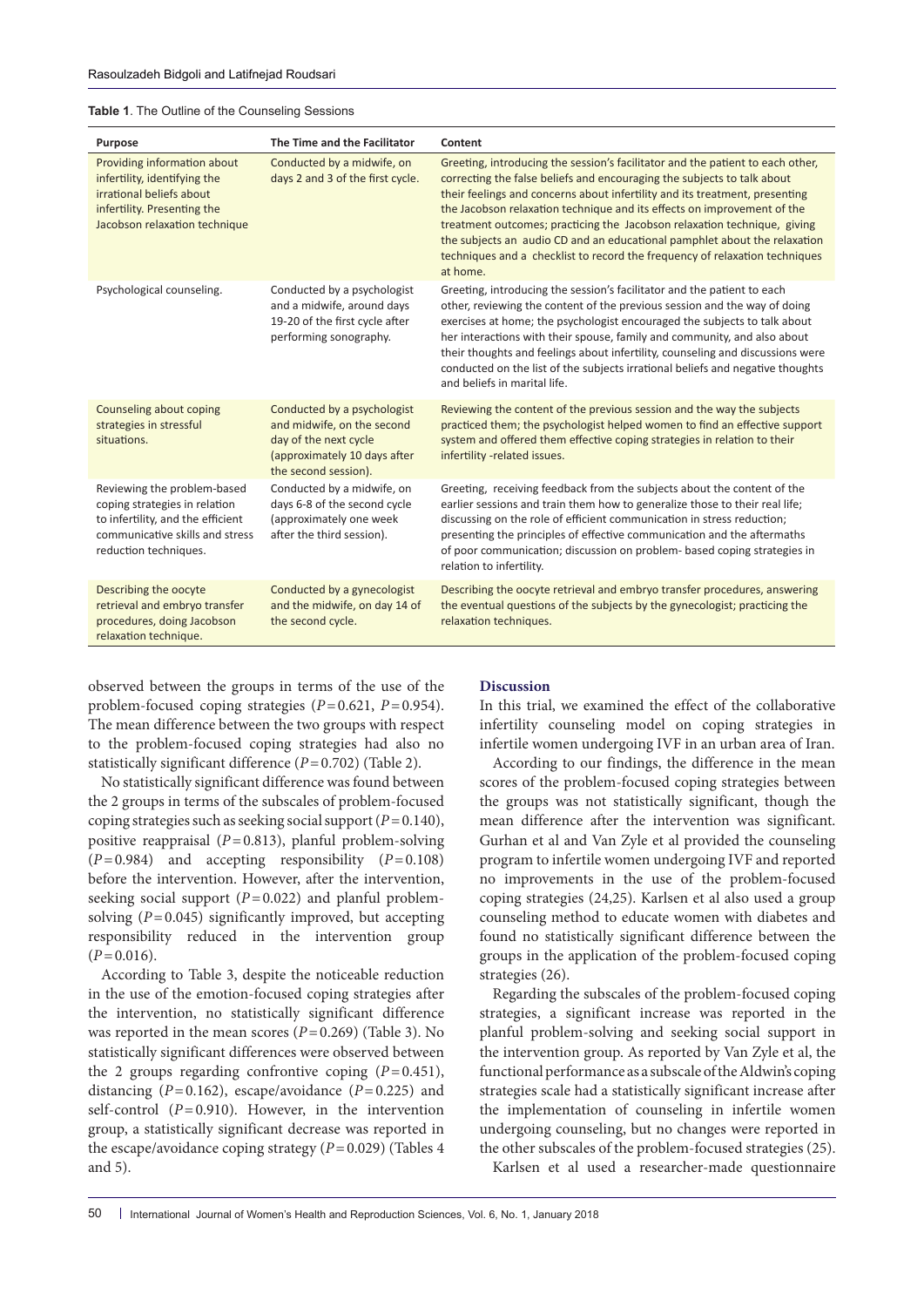|  | <b>Table 2.</b> Characteristics of the Subjects in 2 Groups ( $n = 60$ ) <sup>a</sup> |  |  |  |  |
|--|---------------------------------------------------------------------------------------|--|--|--|--|
|--|---------------------------------------------------------------------------------------|--|--|--|--|

| Variable                              | Control            | Intervention       | P Value              |
|---------------------------------------|--------------------|--------------------|----------------------|
| Age, y                                |                    |                    | 0.169 <sup>d</sup>   |
| $20 - 24$                             | 4 (12.9)           | 3(10.3)            |                      |
| 25-29                                 | 17 (54.8)          | 11 (37.9)          |                      |
| 30-34                                 | 8(25.8)            | 7(24.1)            |                      |
| 35-40                                 | 2(6.5)             | 8(27.6)            |                      |
| Education                             |                    |                    |                      |
| Elementary                            | 8(25.8)            | 4 (13.8)           | 0.109 <sup>d</sup>   |
| High school                           | 6(19.4)            | 1(3.4)             |                      |
| Diploma                               | 11 (35.5)          | 15(51.7)           |                      |
| Collegiate                            | 6(19.4)            | 9(31.0)            |                      |
| Infertility related data              |                    |                    |                      |
| Awareness of<br>diagnosis, mon        | $6.08 \pm 4.31$    | $5.62 \pm 4.26$    | 0.682 <sup>b</sup>   |
| Duration of<br>treatment, mon         | $4.03 \pm 4.24$    | $3.83 \pm 3.97$    | 0.935c               |
| Number of IUI<br>cycles               | $1.16 \pm 1.43$    | $1.34 \pm 1.34$    | 0.495c               |
| Number of IVF<br>cycles               | $0.32 \pm 0.54$    | $0.44 \pm 1.18$    | 0.550c               |
| Cause of infertility                  |                    |                    | 0.597c               |
| Male                                  | 16 (51.6)          | 10 (34.5)          |                      |
| Female                                | 8(25.8)            | 9(31.0)            |                      |
| <b>Both spouses</b>                   | 3(9.7)             | 4(13.8)            |                      |
| Unknown                               | 4(12.9)            | 6(20.7)            |                      |
| Hope for treatment success            |                    |                    | $0.173$ <sup>d</sup> |
| Very high                             | 10 (34.5)          | 9 (31)             |                      |
| High                                  | 9(31.0)            | 12 (41)            |                      |
| Somewhat                              | 4(13.8)            | 4 (13.8)           |                      |
| Low                                   | 6(20.7)            | 4 (13.8)           |                      |
| Parties participated in the treatment |                    |                    | $0.359$ <sup>d</sup> |
| Male                                  | 3(9.7)             | 1(3.4)             |                      |
| Female                                | 0                  | 2(6.9)             |                      |
| Both spouses                          | 28 (90.3)          | 26 (89.7)          |                      |
| Psychological data                    |                    |                    |                      |
| Infertility stress<br>score (FPI)     | $163.51 \pm 28.30$ | $153.62 \pm 26.80$ | 0.170 <sup>b</sup>   |
| General health<br>score (GHQ)         | $19.45 \pm 6.15$   | $20.03 \pm 6.27$   | 0.718 <sup>b</sup>   |
| Feeling about infertility             |                    |                    | 0.462 <sup>d</sup>   |
| Shook                                 | 0                  | 1(3.4)             |                      |
| Deny                                  | 0                  | 1(3.4)             |                      |
| Grief, anger, guilt,<br>anxiety,      | 18 (58.1)          | 18 (62.1)          |                      |
| Acceptance                            | 13 (41.9)          | 9(31)              |                      |

IVF: in vitro fertilization; IUI: intra uterine insemination.

<sup>a</sup> Data are presented as No. (%) or mean ± SD; <sup>b</sup> Independent sample *t* test; <sup>c</sup> Mann-Whitney; <sup>d</sup> Chi-square.

based on the Lazarus and Folkman's questionnaire, which included social support, seeking information and planning. Although an increase was observed in the use of the problem-focused strategies, no significant difference was found between the two groups in other subscales (26).

In the present study, a statistically significant difference between the 2 groups was observed in the mean scores of social support at the end of the study. This finding was similar to that reported by Van Zyle et al and Karlsen et al (25,26). Overall, if social support denoted information seeking, it was regarded as a problem-focused coping strategy, whereas if it referred to seeking emotional support, it was interpreted as an emotion-focused coping strategy. In the present study, seeking social support indicated information seeking. Therefore, given the content of counseling sessions, the increased social support in the intervention group could be justified.

With regard to accepting responsibility, no statistically significant difference was reported in the mean scores of the two groups. However, the Wilcoxon test results showed a decrease in accepting responsibility in the intervention group at the end of the study. Similarly, Karlsen et al reported that counseling reduced self-blame in the intervention group (26). However, in the study of Karlsen et al, self-blame was studied as a separate subset without being categorized as a problem-focused or emotion-focused strategy, and included phrases similar to the Lazarus and Folkman's questionnaire. This subscale contained phrases which indicated one's acceptance of responsibility for causing the problem and rectifying it.

Iranian infertile women suffer from the emotional consequences of infertility more than men. Several studies have indicated that females experience more stress than males (1,24). However, after the determination of the role of men in infertility via diagnostic procedures and undergoing related treatments, the burden of infertility on women may be reduced.

The collaborative counseling in this study provided the couples with information to understand their problems. Such information may have contributed to the reduction of accepting responsibility in the intervention group. The mean difference between the 2 groups was not significantly different in terms of the planful problem-solving strategy, whereas, significant differences between the two groups were reported after the intervention.

Similarly, Karlsen et al and Tarabusi et al reported that the intervention and control groups had no differences

**Table 3.** Differences in the Mean Scores of Problem-focused Coping Strategies Between the 2 Groups

|               | Lower Limit-Upper Limit    |
|---------------|----------------------------|
|               |                            |
| Problem       |                            |
| focused       |                            |
| strategies    |                            |
| Paired t test |                            |
|               | -5.170 (-10.014 to -0.325) |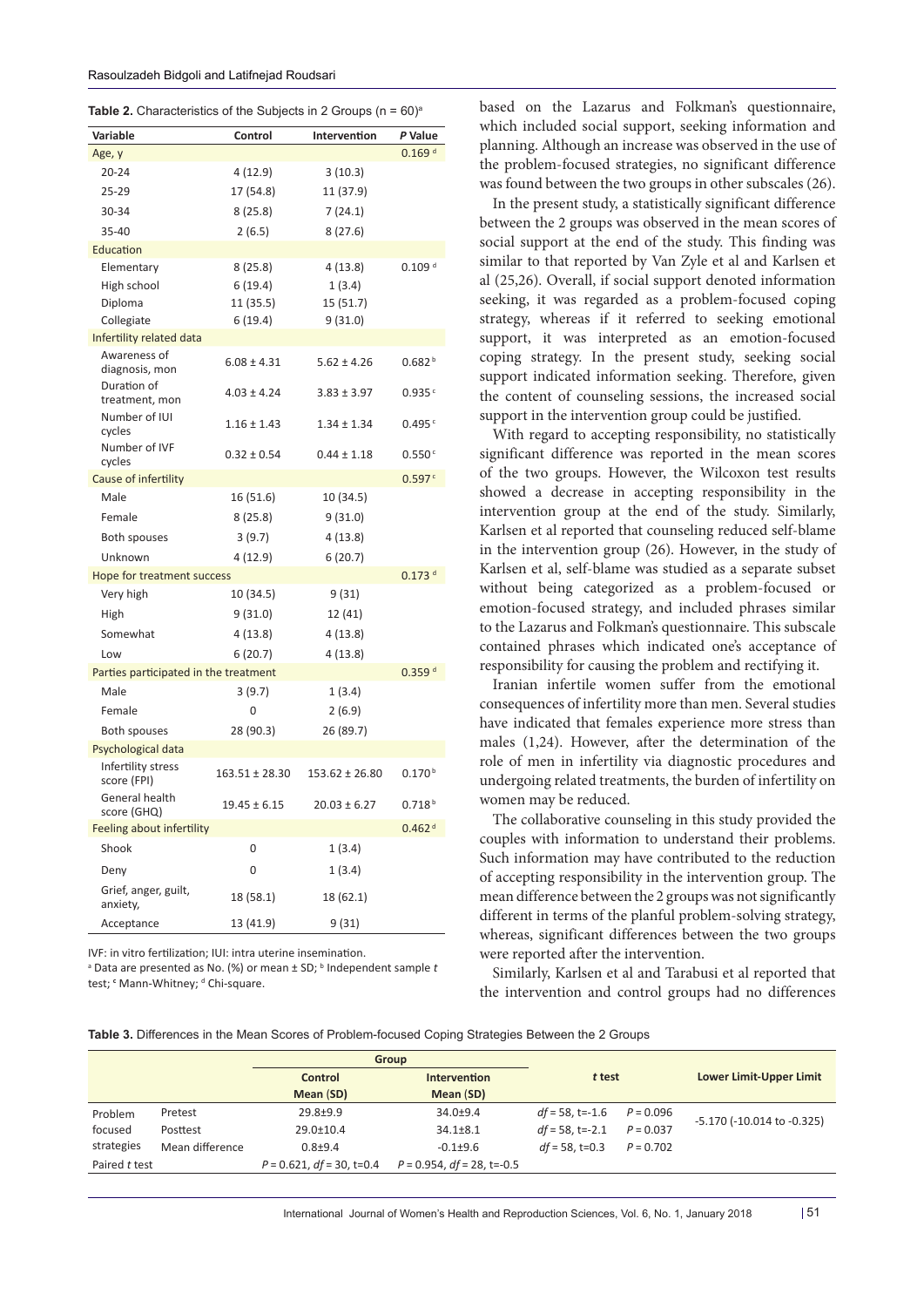|               |                 | Group                        |                               |                                |             |                                   |  |
|---------------|-----------------|------------------------------|-------------------------------|--------------------------------|-------------|-----------------------------------|--|
|               |                 | Control                      | <b>Intervention</b>           | t test                         |             | <b>Lower Limit-Upper Limit</b>    |  |
|               |                 | Mean (SD)                    | Mean (SD)                     |                                |             |                                   |  |
| Emotional     | Pretest         | $30.4 \pm 8.2$               | $33.4 \pm 9.2$                | $df = 58$ , t=-1.3 $P = 0.187$ |             |                                   |  |
| focused       | Posttest        | $29.6 \pm 10.1$              | 29.8±10.6                     | $df = 58$ , t=-.06             | $P = 0.947$ | $-0.0180$ ( $-5.543$ to $5.182$ ) |  |
| strategies    | Mean difference | $0.8 + 7.8$                  | $3.6 \pm 11.5$                | $df = 58$ , t=-1.1 $P = 0.269$ |             |                                   |  |
| Paired t test |                 | $P = 0.621$ , df = 30, t=0.4 | $P = 0.954$ , df = 28, t=-0.5 |                                |             |                                   |  |

| Table 4. Differences in the Mean Scores of Emotion-Focused Coping Strategies Between the 2 Groups |  |
|---------------------------------------------------------------------------------------------------|--|
|---------------------------------------------------------------------------------------------------|--|

**Table 5.** Differences in the Mean Scores of 8 Subscales of Coping Strategies Between the 2 Groups

|                          |               | Intervention   |               | Control<br>Test |                               | Lower Limit-Upper Limit       |  |
|--------------------------|---------------|----------------|---------------|-----------------|-------------------------------|-------------------------------|--|
|                          | Pre           | Post           | Pre           | Post            |                               |                               |  |
| Problem-focused coping   |               |                |               |                 |                               |                               |  |
| Positive reappraisal     | $8.5 \pm 3.3$ | $8.8 \pm 2.7$  | $6.9 + 2.9$   | $7.2 \pm 3.4$   | $P = 0.123$ , df = 58, t=-1.5 | $-3.225$ to $-0.037$          |  |
| Seeking social support   | $9.2 + 3.4$   | $10.1 \pm 3.4$ | $8.5 \pm 3.9$ | $7.9 \pm 3.9$   | $P = 0.022$ , df = 58 t=-2.3  | $-4.133$ to $-0.331$          |  |
| Accept responsibility    | $4.4 \pm 2.4$ | $3.5 \pm 2.2$  | $3.7 + 2.1$   | $3.6 \pm 1.8$   | $P = 0.804$ , df = 58, t=-0.2 | -0.914 to 1.176               |  |
| Planful problem solving  | $8.5 \pm 3.3$ | $8.8 \pm 2.7$  | $6.9 + 2.9$   | $7.2 \pm 3.4$   | $P = 0.045$ , df = 58, t=-2   | $-3.225$ to $-0.037$          |  |
| Emotional-focused coping |               |                |               |                 |                               |                               |  |
| Confrontive              | $7.1 + 3.5$   | $6.4 + 3.2$    | $5.3 + 2.1$   | $5.2 + 2.5$     | $P = 0.125$ , df = 58, t=-1.5 | $-1.153$ ( $-2.638$ to 0.331) |  |
| Self-controlling         | $9.0 \pm 3.4$ | $8.6 \pm 3.4$  | $9.0 \pm 3.1$ | $8.6 \pm 3.9$   | $P = 0.994$ , df = 58 t=-.008 | $-.007$ (-1.0921 to 1.905)    |  |
| Escape- avoidance        | $9.4 \pm 3.9$ | $7.8 + 3.7$    | $9.4 \pm 3.4$ | $8.8 \pm 3.8$   | $P = 0.293$ , df = 58, t=1.06 | 1.013 (-0.899 to 2.926)       |  |
| <b>Distancing</b>        | $7.9 \pm 2.5$ | $7.0 \pm 3.3$  | $6.6 \pm 3.0$ | $7.0 \pm 2.6$   | $P = 0.899$ , $z=0.1$         | $-1.259$ ( $-2.700$ to 0.202) |  |

in the planning and active coping subscales (26,27). However, Fife et al reported a significant increase in the use of active coping in the intervention group. They investigated the effects of the mental education program on the improvement of active coping in patients with HIV. Although infection and infertility were both associated with severe stress, coping strategies in these patients varied to some extent. In the study of Fife et al the subjects' partners were also included and attended the intervention sessions. Therefore, the results of the analysis of covariance showed significant differences between the groups in terms of the active coping strategies, which could be somehow justified by positive changes in the behavior of the subjects' partners (28).

In the present study, no statistically significant difference was found between the 2 groups regarding positive reappraisal. The findings of the study done by Fife et al were in consistence with our findings. The mean difference between the 2 groups was not statistically significant in terms of the emotion-focused coping strategies. This finding is congruent with the findings of the studies conducted by Karlsen et al and Gurhan et al in which no statistically significant difference was found between intervention and control groups (24,26).

In this study, despite the decline in the use of the confrontive coping strategy in both the groups, they had no statistically significant differences. According to a study done by Lee), no significant differences between the two groups were found. However, in the above-mentioned study, significant differences between the 2 groups in terms of confrontational problems and mind-body relaxation in

some stages of IVF were found. In the study of Lee, the maximum use of the confrontational coping and relaxation techniques was reported at the beginning of the treatment and during the embryo transfer period, respectively (7). It should be noted that Lee applied the Jalowiec coping scale that was different from the Lazarus and Folkman's questionnaire. In fact, in the study conducted by Lee, the Jalowiec scale consisted of the problem-focused and emotion-focused coping strategies that increased the use of coping strategies by each group.

The findings of this study showed no statistically significant difference between the 2 groups in terms of the distancing coping strategy  $(P=0.899)$ . Similarly, in the studies done by Van Zyle et al and Karlsen et al, no statistically significant differences were reported between the 2 groups in terms of the under estimation, self-blame or avoidance strategies (25,26). In the present study, there was no statistically significant difference between the groups in self-control  $(P=0.910)$ . No similar study was found that measured the effect of psychological interventions on the self-control coping strategy.

In this study, no statistically significant differences were found between the 2 groups in the mean scores of the escape/avoidance coping strategy. However, a significant decrease in the use of escape/avoidance coping strategies was reported in the intervention group. On the contrary, in the studies conducted by Van Zyle et al and Tarabusi et al, no statistically significant differences were reported in terms of the escape from stressors or avoidance coping strategy (25,27). In the present study, the women used the escape/avoidance coping strategy less frequently due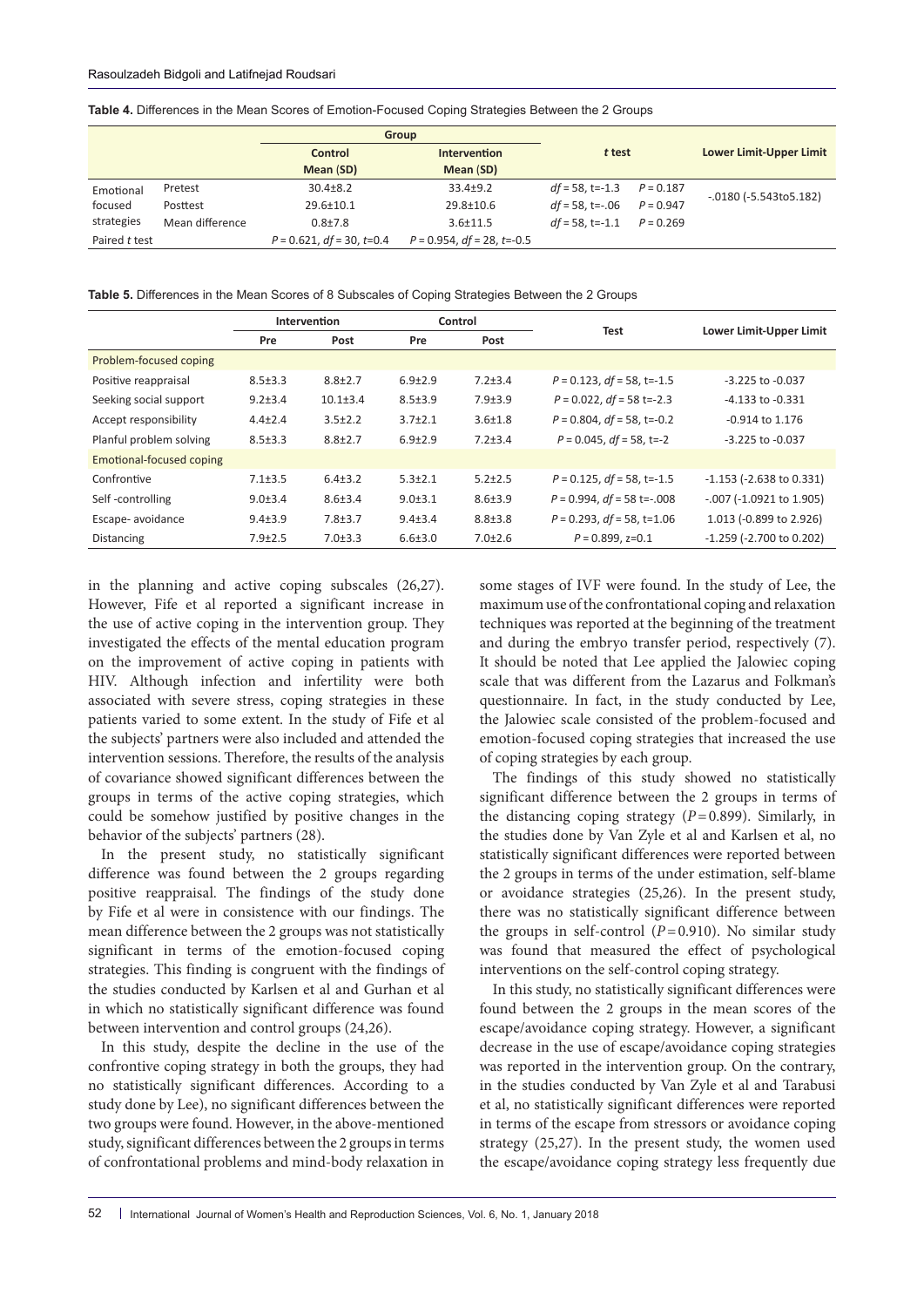to participation in the counseling sessions, involvement in the treatment process and familiarity with the coping strategies.

It is worth mentioning that in studies discussing coping strategies, circumstances and personal factors are important and a specific coping strategy can lead to different outcomes in different situations. This may in fact be the cause for inconsistency in the results reported by many studies examining the relationship between stresses and coping strategies. Studies have shown that individual's ability to control stress affects the method of stress management. In the present study, a post-test was performed after the embryo transfer. The ineffectiveness of collaborative counseling in the use of the problemfocused coping strategies could be due to the period after the embryo transfer (7) and that infertile women felt fertilized and evaluated the situation as uncontrollable. Therefore, individuals less frequently applied the problemfocused strategies in uncontrollable situations (11).

As Gurhun et al reported, infertility was a stressful event and IVF was perceived as a positive challenge with positive effects on infertile women (24). Before the intervention, the women in the two groups used positive reappraisal more than other coping strategies. This indicated that the infertile women who accepted costly and painful treatments and participated in the counseling sessions, sought treatment and planned for actively changing their current status (24).

Although the collaborative counseling strategy probably might have long-term effects, such effects were not evaluated in this study. Despite the efforts of the researchers to eliminate or control confounding variables regarding coping strategies, personal differences, subjects' psychological characteristics, behavioral differences among the gynecologist, midwife and other members of the treatment team in contact with infertile women during the procedures of ultrasonography, egg retrieval and embryo transfer could not be controlled. However, to our knowledge, this is the first study that applied a collaborative counseling strategy in infertile women undergoing IVF using the collaborative reproductive healthcare model adopted from the theoretical framework of Covington and Hammer Burns (1).

#### **Conclusion**

Given the significant difference between the two groups in terms of the two subscales of problem-focused coping strategies including seeking social support and planful problem-solving, the use of collaborative counseling approaches by healthcare professionals is suggested for assisting infertile women to cope with infertility.

#### **Conflict of interest**

No conflict of interest is declared by the authors.

#### **Ethical Issues**

This trial conformed to the principles outlined by the Declaration of Helsinki, 1995, revised in 2001. This research protocol was also approved by the ethics committee affiliated to the Mashhad University of Medical Sciences (No. 1388/511). Furthermore, permission was obtained from authorities to enter the research zone. The women were informed of the aim and process of this study. They were informed that participation in this study was voluntary and they could withdraw from this study at any time without being penalized. Those women who agreed to willingly take part in this research project, signed the written informed consent.

#### **Acknowledgment**

This article was part of the first author's thesis supported financially by Mashhad University of Medical Sciences (grant No. 1388/511). The authors would like to thank Dr Nezhat Mousavifar and Dr Morteza Modarres Gharavi for their assistance to conduct counseling sessions effectively as well as all the participants who patiently took part in this study.

#### **References**

- 1. Covington SN, Hammer Burns L. Infertility Counseling. 2nd ed. New York: Cambridge University Press; 2007.
- 2. Shafaie FS, Mirghafourvand M, Rahimi M. Perceived stress and its social-individual predicors among infertile couples referring to infertility center of Alzahra hospital in Tabriz in 2013. Int J Womens Health Reprod Sci. 2014;2(5):291-296. doi:10.15296/ijwhr.2014.47.
- 3. Cui W. Mother or nothing: the agony of infertility. Bull World Health Organ. 2010;88(12):881-882. doi:10.2471/ blt.10.011210
- 4. Vahidy S, Ardalan A, Kazem M. The survey of prevalence of primary infertility in Iran 83-84. J Reprod Infertil. 2007;3(9):243-251. [Persian].
- 5. Sadeghpour N, Montaseri A, Najafpour A, Dolatkhah H, Rajabzadeh A, Khaki AA. Study of *Foeniculum vulgare*  (Fennel) seed extract effects on serum level of oxidative stress. Crescent J Med Biol Sci. 2015;2(2):59-63.
- 6. de Klerk C, Hunfeld JAM, Duivenvoorden HJ, et al. Effectiveness of a psychosocial counselling intervention for first-time IVF couples: a randomized controlled trial. Hum Reprod. 2005;20(5):1333-1338. doi:10.1093/humrep/ deh748
- 7. Shu-Hsin L. Effects of using a nursing crisis intervention program on psychosocial responses and coping strategies of infertile women during in vitro fertilization. J Nurs Res. 2003;11(3):197-208.
- 8. Dattijo L, Andreadis N, Aminu B, Umar N, Black K. Knowledge of Infertility Among Infertile Women in Bauchi, Northern Nigeria. Int J Womens Health Reprod Sci. 2016;4(3):103-109. doi:10.15296/ijwhr.2016.25
- 9. Cousineau TM, Domar AD. Psychological impact of infertility. Best Pract Res Clin Obstet Gynaecol. 2007;21(2):293-308. doi:10.1016/j.bpobgyn.2006.12.003
- 10. Deyhoul N, Mohamaddoost T, Hosseini M. Infertilityrelated risk factors: a systematic review. Int J Womens Health